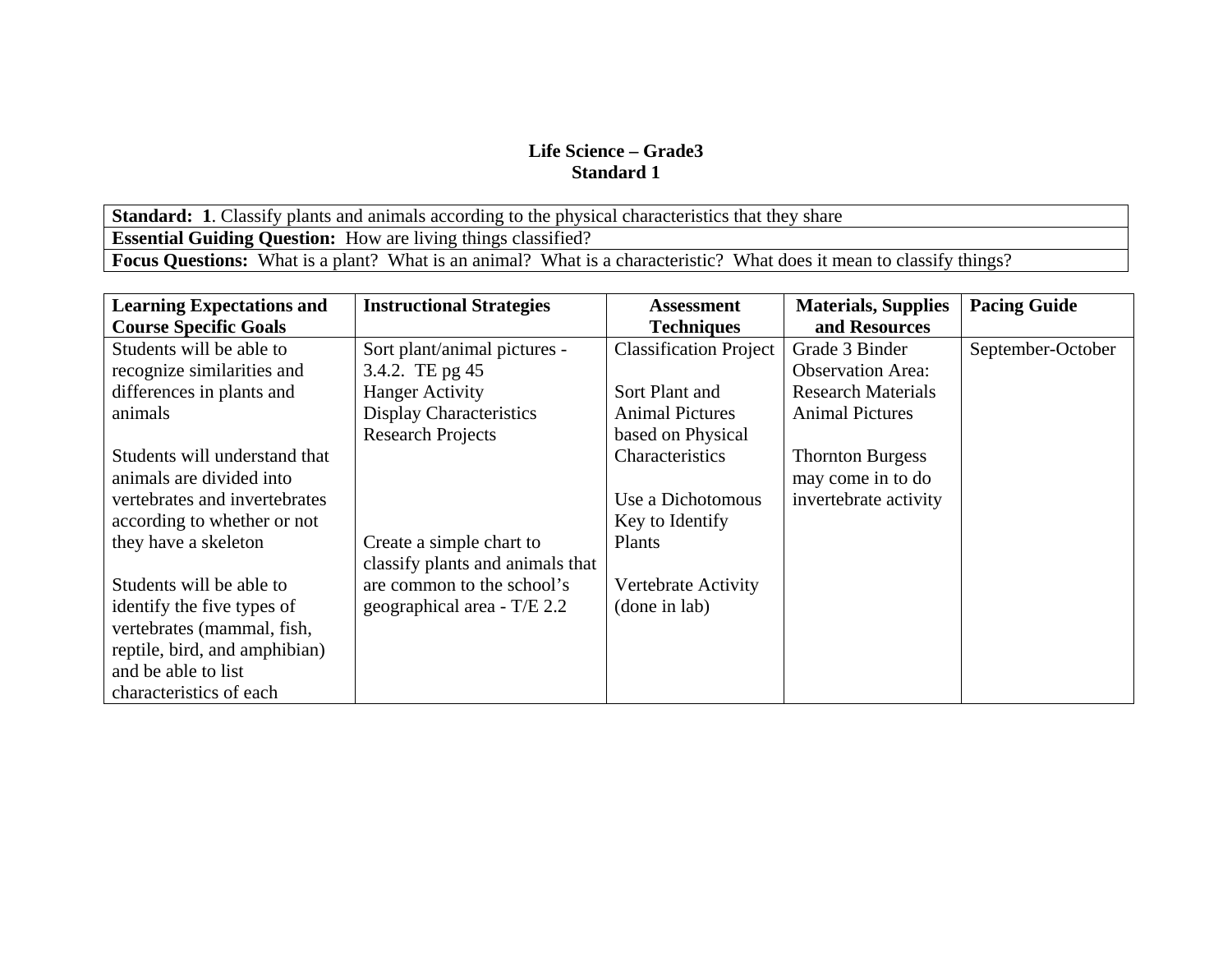**Standard: 2**. Identify the structures in plants (leaves, roots, flowers, stem, bark, wood) that are responsible for food production, support, water transport, reproduction, growth, and protection

**Essential Guiding Question:** What role does each part of a plant play in its life?

**Focus Questions:** What do plants need to do to survive? What are the different parts of plants – leaves, roots, flowers, stem, bark, wood? What is the job of each part?

| <b>Learning Expectations and</b><br><b>Course Specific Goals</b> | <b>Instructional Strategies</b>       | <b>Assessment</b><br><b>Techniques</b> | <b>Materials, Supplies</b><br>and Resources | <b>Pacing Guide</b> |
|------------------------------------------------------------------|---------------------------------------|----------------------------------------|---------------------------------------------|---------------------|
| Students will be able to                                         | <b>Dissect Bean Seeds</b>             | Observation                            | Dried Beans                                 | September-October   |
|                                                                  |                                       |                                        |                                             |                     |
| identify the parts of plants in a                                | <b>Grow Bean Plants</b>               | <b>Bean Drawing</b>                    | <b>Planting Cups</b>                        |                     |
| general way                                                      | <b>Discuss Parts</b>                  | Collect plants                         | Soil                                        |                     |
|                                                                  | Draw and Label Parts                  | Make a Detailed                        |                                             |                     |
| Students will be able to                                         | Discuss Role of Sun and Water         | Drawing of a Plant                     |                                             |                     |
| identify the parts of one                                        | in Photosynthesis                     | Identify and Label                     |                                             |                     |
| selected plant, such as a bean,                                  | <b>Observe Plant Pollinator</b>       | <b>Major Structures</b>                |                                             |                     |
| and tell what the parts do                                       | <b>Interaction and Seed Dispersal</b> | (i.e., leaves, flowers,                |                                             |                     |
|                                                                  | Methods                               | stems, roots, seeds)                   |                                             |                     |
|                                                                  | <b>Study Maple Trees and Go</b>       | Describe the                           |                                             |                     |
|                                                                  | <b>Maple Sugaring</b>                 | <b>Function of Each</b>                |                                             |                     |
|                                                                  | Identify the Structures in the        | Structure. $(T/E 2.2,$                 |                                             |                     |
|                                                                  | Maple Tree and Their                  | (2.3)                                  |                                             |                     |
|                                                                  | <b>Functions</b>                      | Activity (done in lab,                 |                                             |                     |
|                                                                  | Discussion                            | germinating beans                      |                                             |                     |
|                                                                  | Observation                           | and growing seedling                   |                                             |                     |
|                                                                  |                                       | come to homeroom,                      |                                             |                     |
|                                                                  |                                       | then return to lab                     |                                             |                     |
|                                                                  |                                       | following cycle)                       |                                             |                     |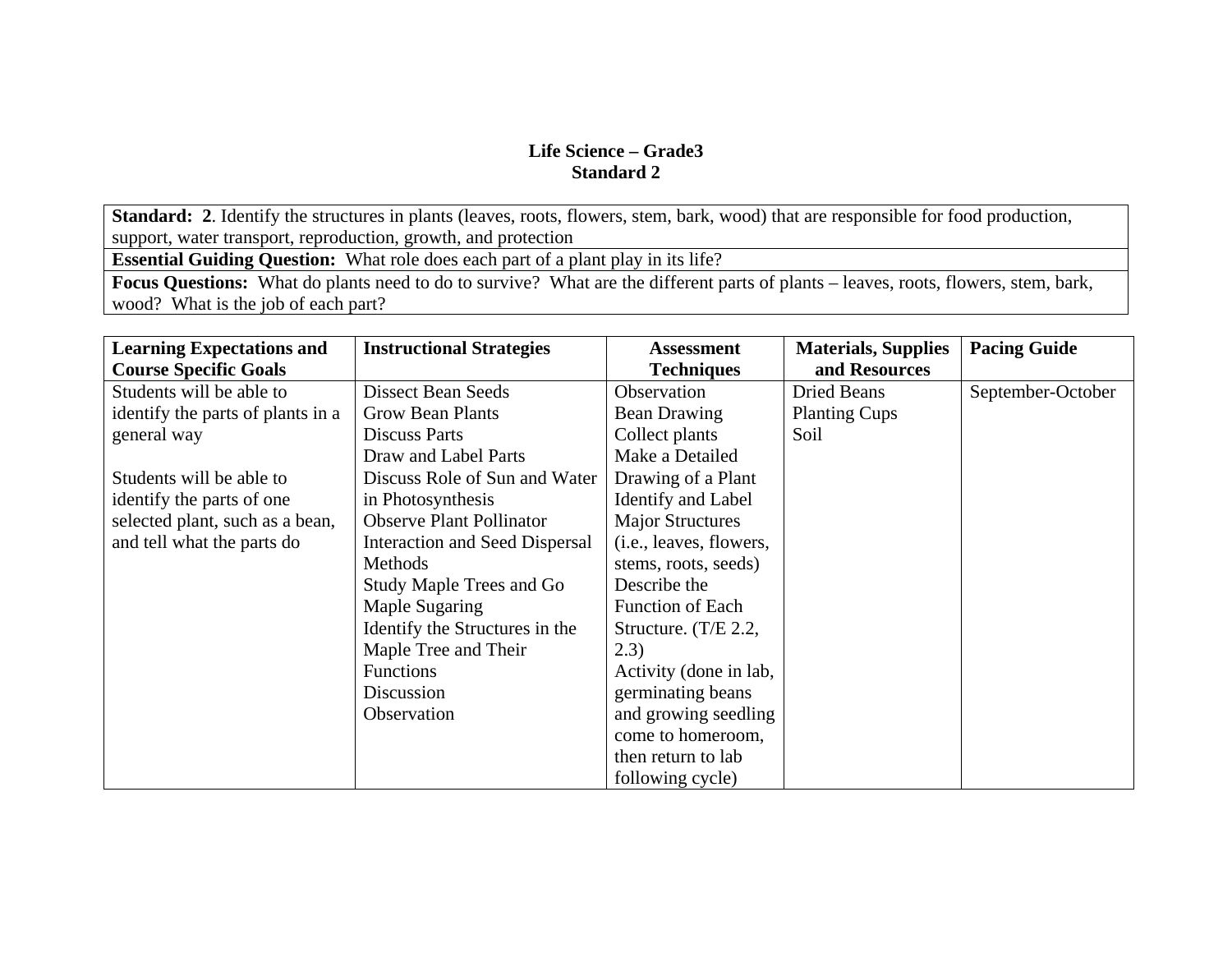**Standard: 3.** Recognize that plants and animals go through predictable life cycles that include birth, growth, development, reproduction, death

**Essential Guiding Question:** What is a life cycle?

**Focus Questions:** Do plants and animals have predictable life cycles? How do plants and animals reproduce themselves?

| <b>Learning Expectations and</b> | <b>Instructional Strategies</b>       | <b>Assessment</b>        | Materials,          | <b>Pacing Guide</b> |
|----------------------------------|---------------------------------------|--------------------------|---------------------|---------------------|
| <b>Course Specific Goals</b>     |                                       | <b>Techniques</b>        | <b>Supplies and</b> |                     |
|                                  |                                       |                          | <b>Resources</b>    |                     |
| Students will use their          | Seed sort; A Great Start; Seed        | Life Cycle Paragraph     | Grade 3 Binder      | September-October   |
| knowledge of plant parts and     | Experiment; From Seed to Plant.       |                          |                     |                     |
| the role each plays to           |                                       | Design and Construct a   | Seed                |                     |
| understand that organisms go     | <b>Seed Germination</b>               | Habitat for a Small      |                     |                     |
| through predictable changes      |                                       | Animal (that has         | Soil                |                     |
| and stages in their lives        | Grow Plants from Seed                 | adequate space and       |                     |                     |
|                                  |                                       | contains the necessities | Pots                |                     |
|                                  | Document the Complete Life            | for survival) $T/E$ 1.1, |                     |                     |
|                                  | Cycle of the Plant                    | 1, 2, 2, 1, 2, 2, 2, 3   | <b>Bags</b>         |                     |
|                                  |                                       |                          |                     |                     |
|                                  | Describe the Emergence of             |                          |                     |                     |
|                                  | <b>Structures and their Functions</b> |                          |                     |                     |
|                                  |                                       |                          |                     |                     |
|                                  | Record Changes in Height and          |                          |                     |                     |
|                                  | Graph the Data                        |                          |                     |                     |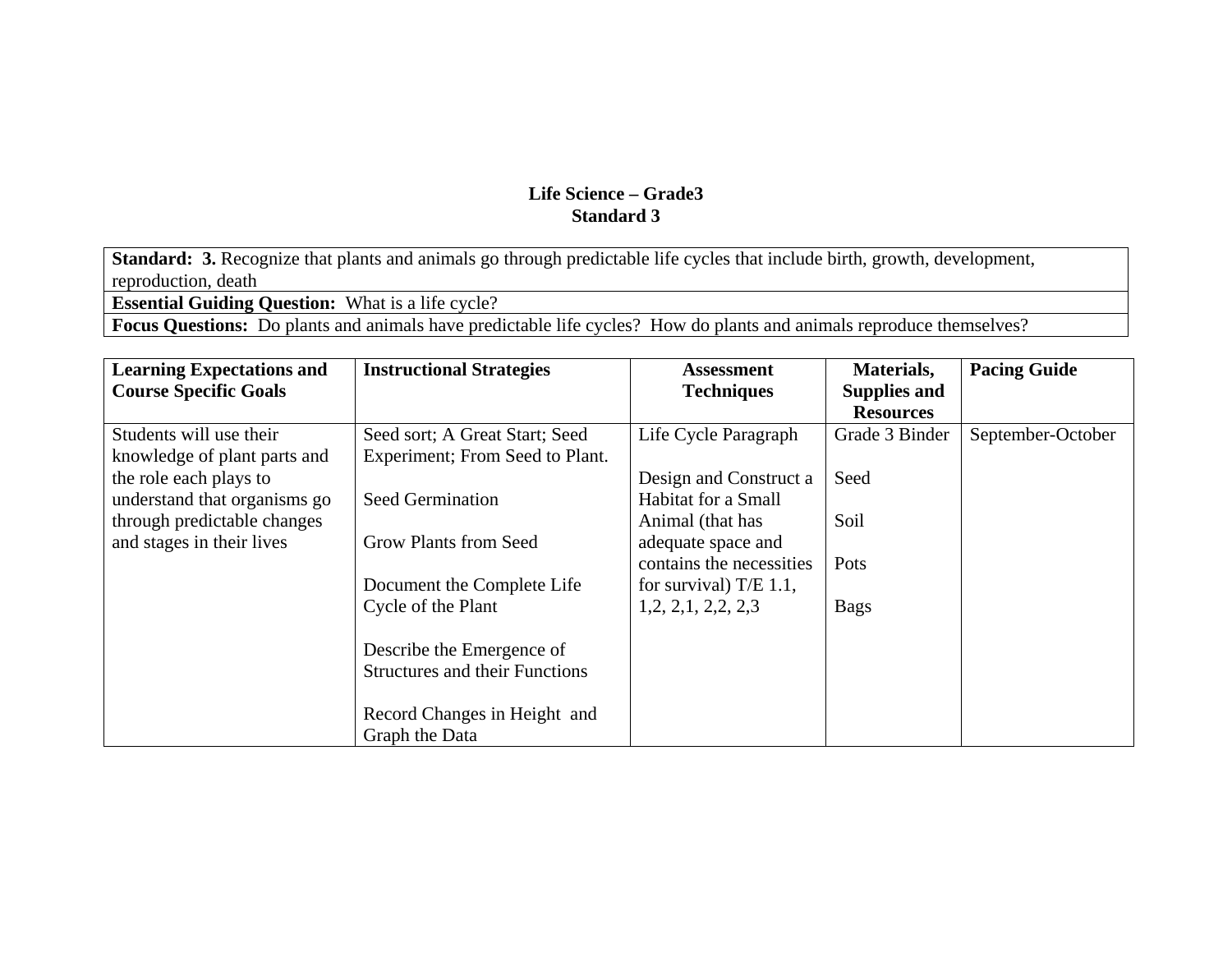**Standard: 6.** Give examples of how inherited characteristics may change over time as adaptations to change in the environment that enable organisms to survive, e.g., shape of beak or feet, placement of eyes on head, length of neck, shape of teeth, color

**Essential Guiding Question:** Why do some animals survive in an environment and some do not?

**Focus Questions:** What is an adaptation? What is an environment? What are predators? What is prey? What are behaviors? What are characteristics? Where do characteristics come from? What helps animals or plants survive? What causes animals or plants to die?

| <b>Learning Expectations and</b><br><b>Course Specific Goals</b>                                                                                                                                                                                                                                                     | <b>Instructional Strategies</b>                                                                                                                                                                                                                       | <b>Assessment</b><br><b>Techniques</b>    | Materials,<br><b>Supplies and</b><br><b>Resources</b> | <b>Pacing Guide</b> |
|----------------------------------------------------------------------------------------------------------------------------------------------------------------------------------------------------------------------------------------------------------------------------------------------------------------------|-------------------------------------------------------------------------------------------------------------------------------------------------------------------------------------------------------------------------------------------------------|-------------------------------------------|-------------------------------------------------------|---------------------|
| Students will recognize that not<br>all species will survive at the<br>same rate in an environment<br>Students will be able to recognize<br>connections between body parts<br>or behaviors and the survival of<br>an animal or plant                                                                                 | 3.2.1: TE pg 159; Word Web; TE<br>3.2.1 173c<br><b>Students will Discuss Adaptations</b><br>in Lab and Identify Adaptations<br>of Chosen Organism in Vertebrate<br>Project                                                                            | Observation<br><b>Short Writing Piece</b> | TE                                                    | September-October   |
| Students will understand that<br>inherited characteristics may<br>change over time according to the<br>survival rate of a species in a<br>particular environment<br>Students will associate survival<br>with the predator/prey<br>relationship and also with<br>environmental conditions such as<br>seasonal changes | Compare and contrast Physical<br><b>Characteristics of Plants or</b><br>Animals from Widely Different<br>Environments (e.g., desert vs.<br>tropical plants, aquatic vs.<br>terrestrial animals)<br>Explore How Each is Adapted to<br>its Environment. |                                           |                                                       |                     |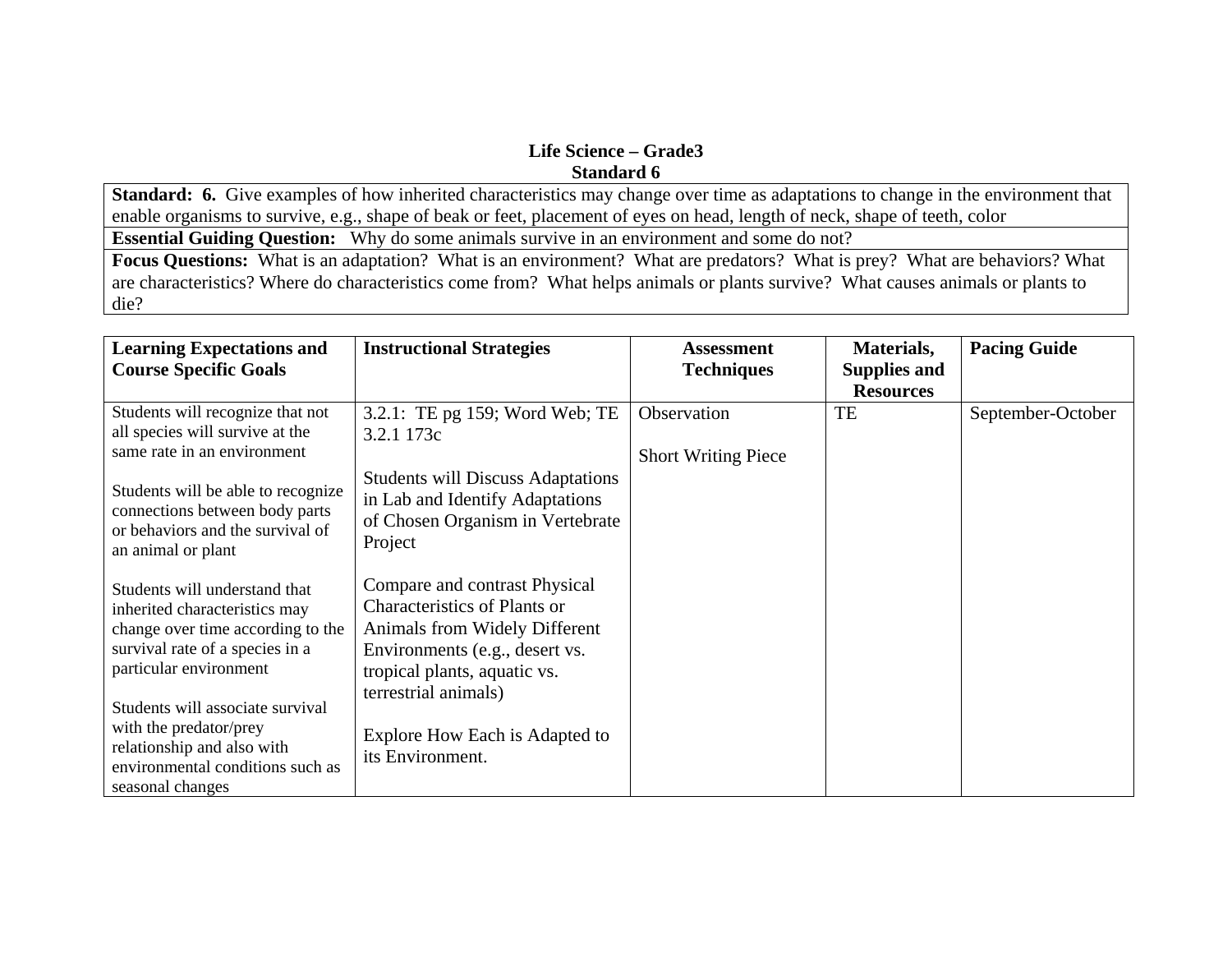**Standard: 9.** Recognize plant behaviors, such as the way seedlings' stems grow toward light and their roots grown downward in response to gravity. Recognize that many plants and animals can survive harsh environments because of seasonal behaviors, e.g., in winter, some trees shed leaves, some animals hibernate, and other animals migrate.

**Essential Guiding Question:** How do plant and animal behaviors help them survive in environments?

**Focus Questions:** What do plants and animals need to survive? How do their own behaviors help them get what they need? What do plants and animals do when the seasons change? What is hibernation? What is migration?

| <b>Learning Expectations and</b> | <b>Instructional Strategies</b> | <b>Assessment</b>      | <b>Materials, Supplies</b> | <b>Pacing Guide</b> |
|----------------------------------|---------------------------------|------------------------|----------------------------|---------------------|
| <b>Course Specific Goals</b>     |                                 | <b>Techniques</b>      | and Resources              |                     |
| Students will recognize that     | <b>Discussion</b>               | Observation            | Journals                   | September-October   |
| plants and animals need to do    | Outdoor walks and               | <b>Journal Entries</b> |                            |                     |
| certain things such as shed      | Observation                     |                        |                            |                     |
| leaves, hibernate, go dormant,   | Journaling Changes in           |                        |                            |                     |
| or migrate when the seasons      | <b>Environment Seasonally</b>   |                        |                            |                     |
| change                           |                                 |                        |                            |                     |
|                                  | Students will "adopt a plant"   |                        |                            |                     |
| Students will understand that    | (outdoor plant) in lab and      |                        |                            |                     |
| plants will develop              | observe changes, draw, and      |                        |                            |                     |
| mechanisms such as               | discuss over seasons.           |                        |                            |                     |
| phototropism in order to get     |                                 |                        |                            |                     |
| their needs met                  |                                 |                        |                            |                     |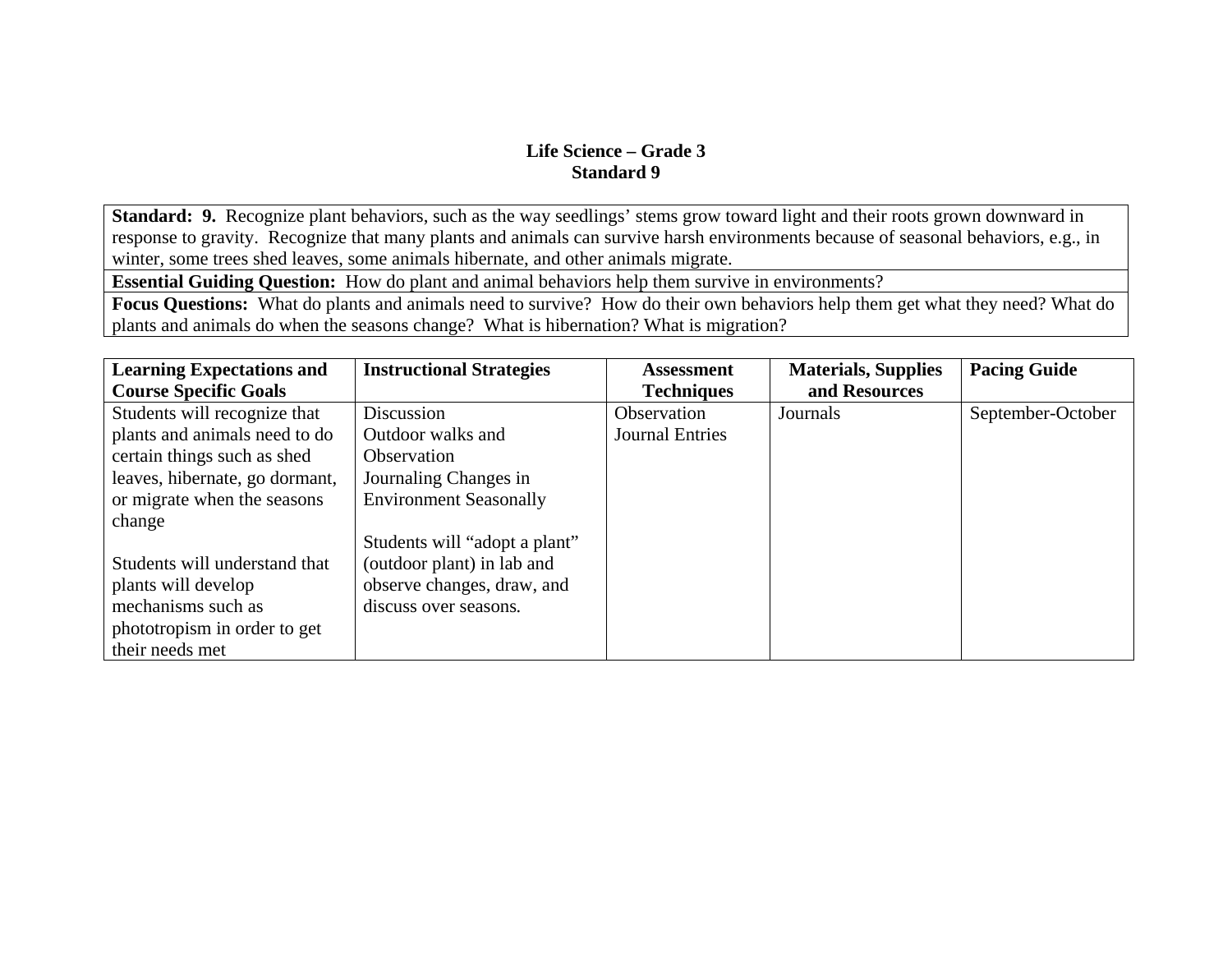**Standard: 11**. Describe how energy derived from the sun is used by plants to produce sugars (photosynthesis) and is transferred within a food chain from producers (plants) to consumers to decomposers

**Essential Guiding Question:** How do plants get the energy they need to survive?

**Focus Questions:** What role do plants play in life on this planet? What role does the sun play in life on this planet? Why do we need plants?

| <b>Learning Expectations and</b> | <b>Instructional Strategies</b> | <b>Assessment</b> | <b>Materials, Supplies</b> | <b>Pacing Guide</b> |
|----------------------------------|---------------------------------|-------------------|----------------------------|---------------------|
| <b>Course Specific Goals</b>     |                                 | <b>Techniques</b> | and Resources              |                     |
| Students will understand that    | Read Photosynthesis             | Notes in Lab      | Photosynthesis             | September-October   |
| the sun is an essential energy   |                                 | Journal           |                            |                     |
| source for plants and plants are | Discussion – How Plants Get     |                   |                            |                     |
| essential for our survival       | Energy and Pass it on to Other  |                   |                            |                     |
|                                  | Organisms                       |                   |                            |                     |
|                                  |                                 |                   |                            |                     |
|                                  |                                 |                   |                            |                     |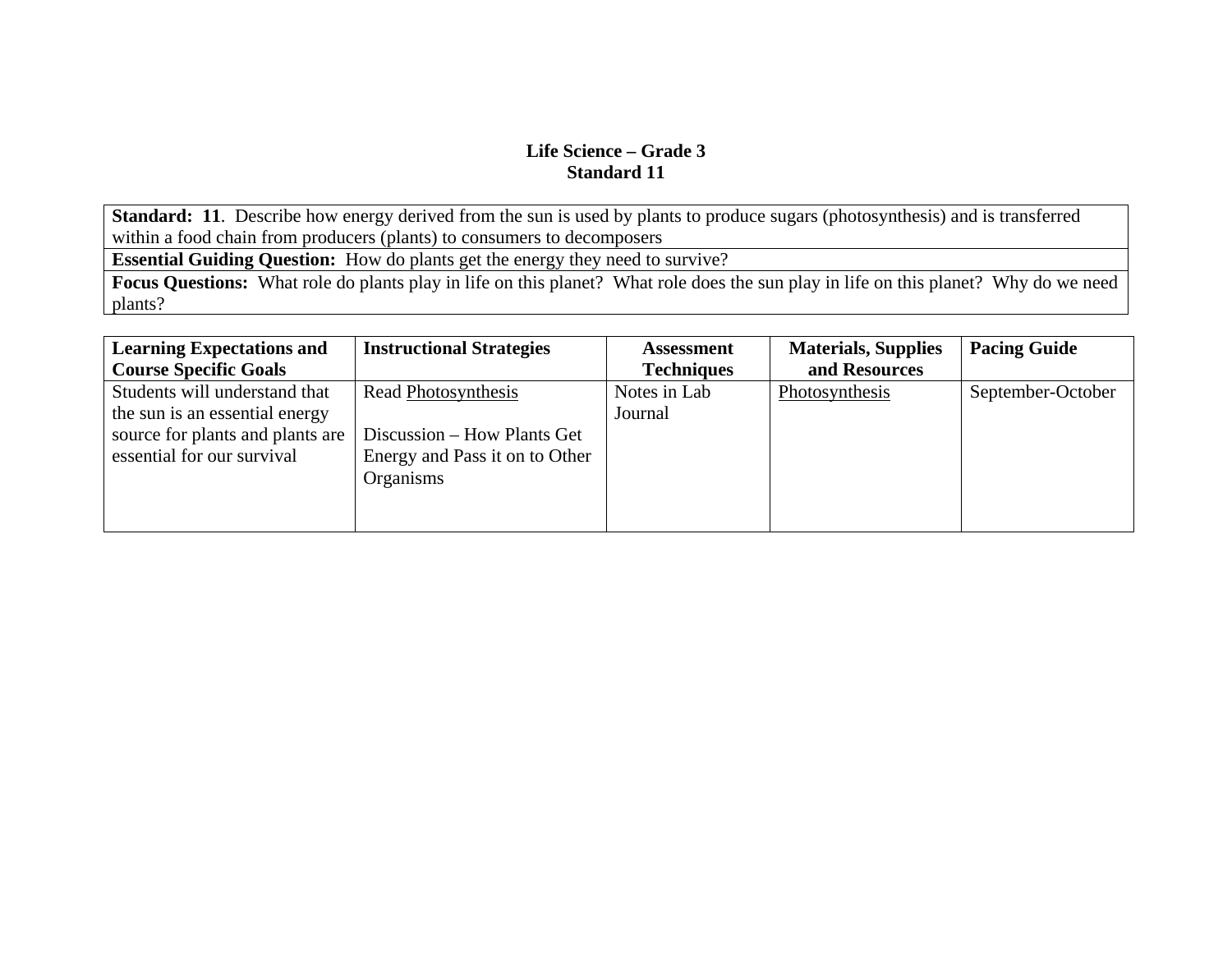**Standard: 6.** Explain how air temperature, moisture, wind speed and direction, and precipitation make up the weather in a particular place and time

**Essential Guiding Question:** What is weather?

**Focus Questions:** What is temperature? What is moisture?

| <b>Learning Expectations and</b> | <b>Instructional</b> | <b>Assessment</b>      | Materials,      | <b>Pacing Guide</b>          |
|----------------------------------|----------------------|------------------------|-----------------|------------------------------|
| <b>Course Specific Goals</b>     | <b>Strategies</b>    | <b>Techniques</b>      | <b>Supplies</b> |                              |
|                                  |                      |                        | and Resources   |                              |
| Students will understand that    | Discussion           | <b>Journal Entries</b> |                 | November $-$ mid $-$ January |
| weather is changeable from       | Video                | Teacher                |                 |                              |
| day to day, but that it follows  |                      | Observation            |                 |                              |
| predictable patterns by season   |                      |                        |                 |                              |
|                                  |                      |                        |                 |                              |
| Students will understand that    |                      |                        |                 |                              |
| no one aspect of weather, such   |                      |                        |                 |                              |
| as wind speed, can be called     |                      |                        |                 |                              |
| the weather, but that it is a    |                      |                        |                 |                              |
| combination of factors           |                      |                        |                 |                              |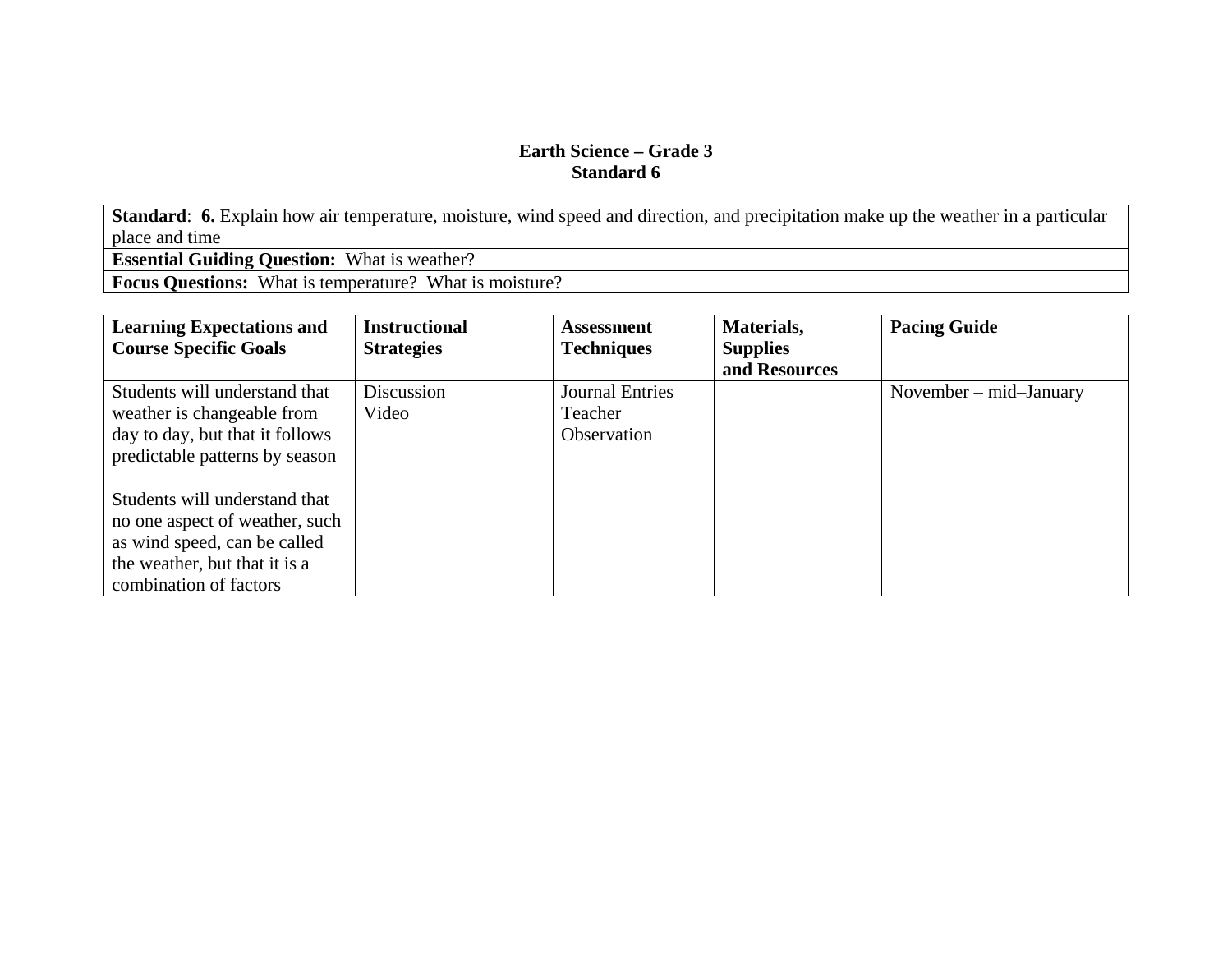**Standard: 7.** Distinguish among the various forms of precipitation (rain, snow, sleet, and hail), making connections to the weather in a particular place and time

**Essential Guiding Question:** What are the different forms that water can take when it falls from the clouds?

**Focus Questions:** What is a crystal? What is evaporation and condensation? What is precipitation? What does a cross-section of a hailstone look like?

| <b>Learning Expectations</b><br>and Course Specific                                                                                                             | <b>Instructional Strategies</b>                                                   | <b>Assessment</b><br><b>Techniques</b>                           | <b>Materials, Supplies and</b><br><b>Resources</b> | <b>Pacing Guide</b>      |
|-----------------------------------------------------------------------------------------------------------------------------------------------------------------|-----------------------------------------------------------------------------------|------------------------------------------------------------------|----------------------------------------------------|--------------------------|
| <b>Goals</b>                                                                                                                                                    |                                                                                   |                                                                  |                                                    |                          |
| Students will understand<br>that forms of<br>precipitation can be<br>crystals or droplets, or                                                                   | 3.3.3 TE pg 337; Tis the<br>Season for Snow<br>Activities<br><b>Weather Watch</b> | $ORQ - Tell$<br>about the<br>different forms<br>of precipitation | Grade 3 Binder<br>Library                          | November $-$ mid-January |
| small layered balls of ice<br>Students will understand<br>that water rises to the<br>clouds because it breaks<br>free from liquid water in<br>the form of vapor |                                                                                   |                                                                  |                                                    |                          |
| Students will understand<br>that the vaporized<br>molecules condense into<br>a liquid or solid form<br>and then fall                                            |                                                                                   |                                                                  |                                                    |                          |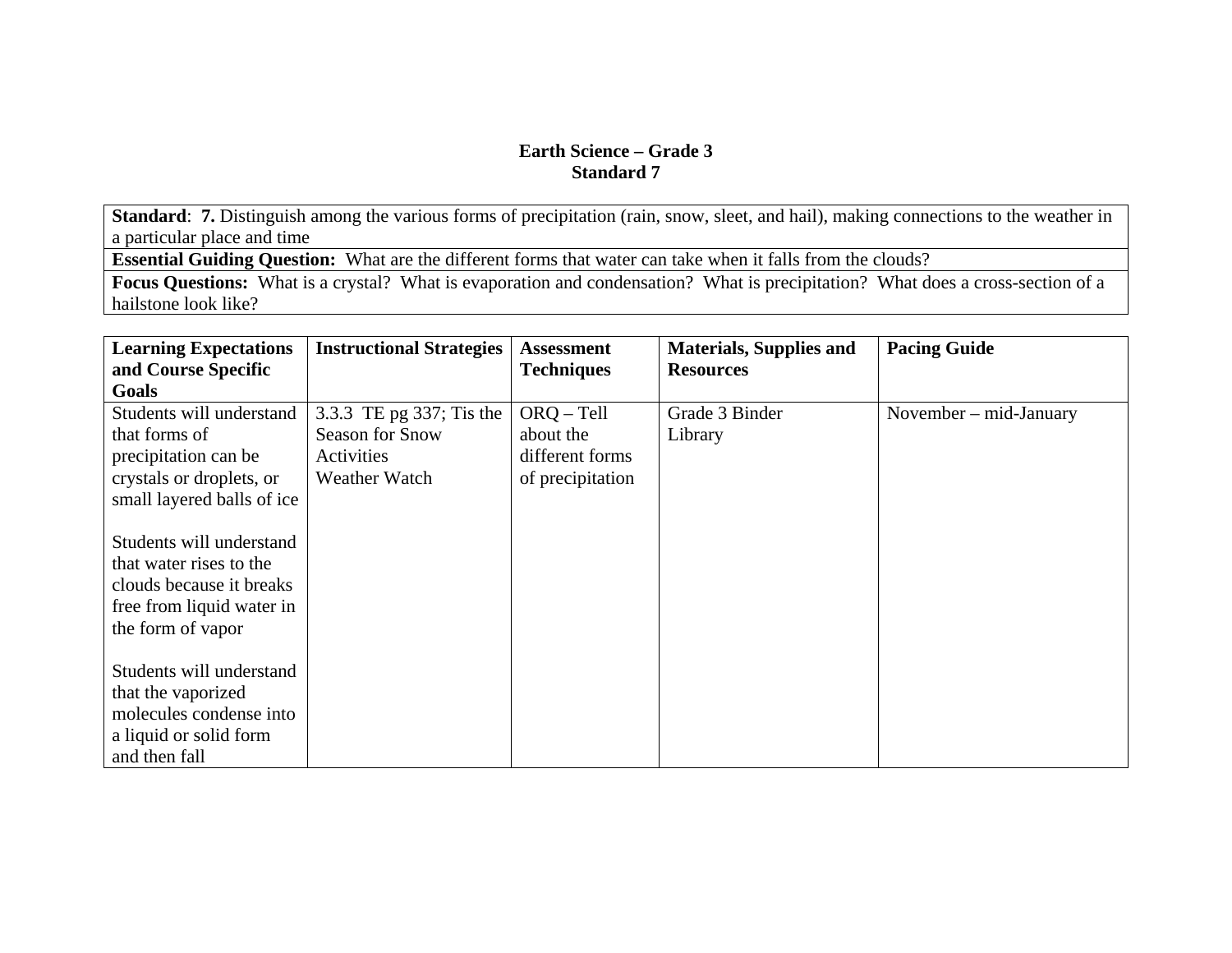**Standard**: **10.** Describe how water on earth cycles in different forms and in different locations, including underground and in the atmosphere

**Essential Guiding Question:** How does water on this planet keep going around in a never-ending cycle?

**Focus Questions:** What are the locations on this planet where we can find water? Is it only in bodies of water like lakes or oceans? What are the parts of its cycle?

| <b>Learning Expectations</b><br>and Course Specific | <b>Instructional Strategies</b> | <b>Assessment</b><br><b>Techniques</b> | Materials, Supplies and<br><b>Resources</b> | <b>Pacing Guide</b>      |
|-----------------------------------------------------|---------------------------------|----------------------------------------|---------------------------------------------|--------------------------|
| Goals                                               |                                 |                                        |                                             |                          |
| Students will gain a                                | Water Cycle Bag                 | Water Cycle Test                       | Grade 3 Binder MSB                          | November $-$ mid-January |
| basic understanding on                              | Activity                        | (includes 3 ORQ's)                     | <b>Inside Waterworks</b>                    |                          |
| the water cycle and have                            | <b>Watery Wheel Model</b>       | Model                                  | Video                                       |                          |
| experience with it                                  | A Raindrops Journey             |                                        |                                             |                          |
|                                                     | Water Cycle Song                |                                        |                                             |                          |
|                                                     | Step by Step bracelets          |                                        |                                             |                          |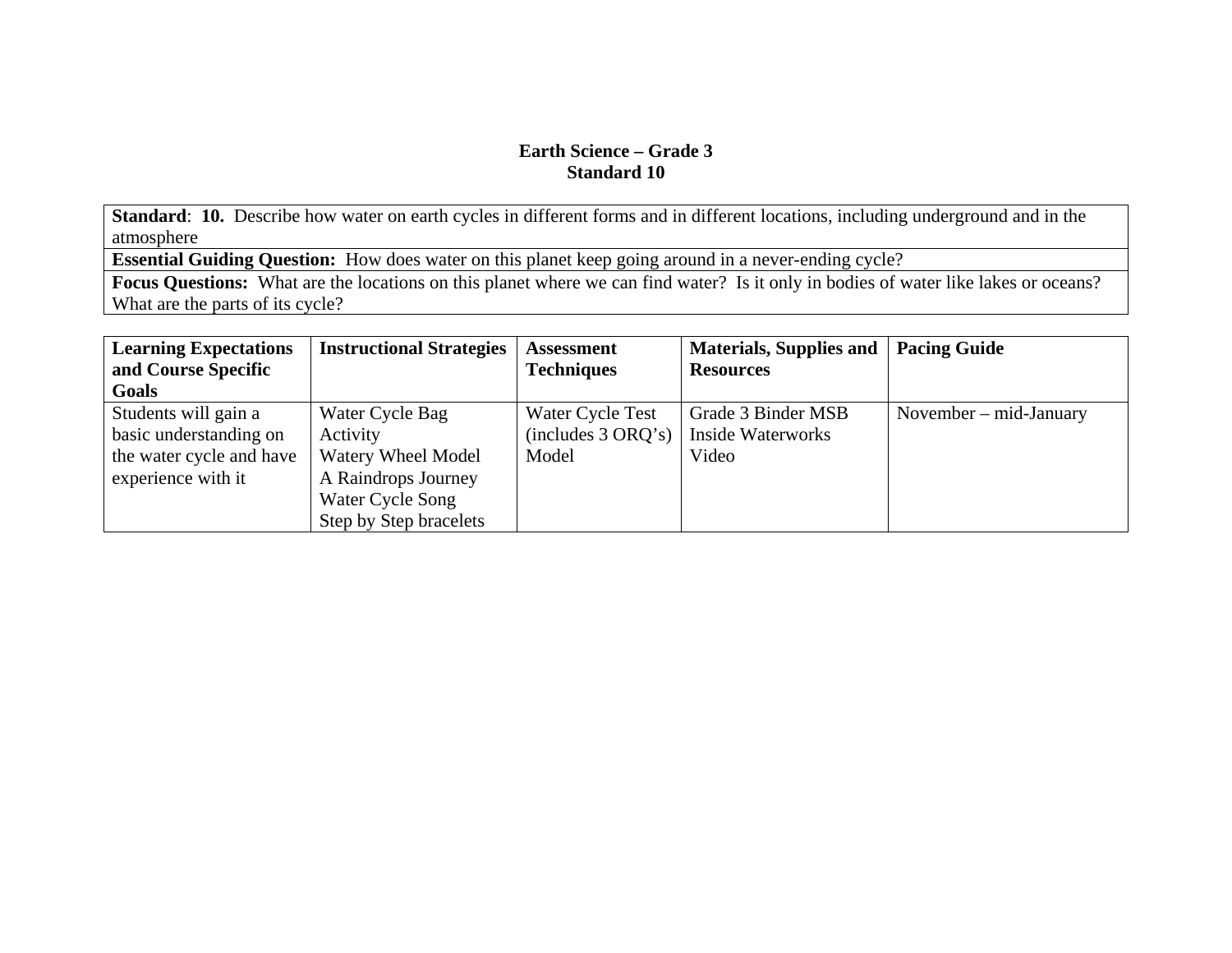**Standard**: **12.** Give examples of how the surface of the earth changes due to slow processes such as erosion and weathering and rapid processes such as landsides, volcanic eruptions, and earthquakes  $(3<sup>rd</sup>$  grade glaciers and volcanoes)

**Essential Guiding Question:** What are the kinds of things that change the surface of the earth?

**Focus Questions:** What is a glacier? What effects does a glacier have on earth's surface? What are earthquakes? What causes them? Where do they occur?

| <b>Learning Expectations and</b> | <b>Instructional Strategies</b> | <b>Assessment</b> | Materials,          | <b>Pacing Guide</b>      |
|----------------------------------|---------------------------------|-------------------|---------------------|--------------------------|
| <b>Course Specific Goals</b>     |                                 | <b>Techniques</b> | <b>Supplies and</b> |                          |
|                                  |                                 |                   | <b>Resources</b>    |                          |
| Students will gain basic         | 3.3.5 Practice Book 3.1 page    |                   |                     | November $-$ mid-January |
| knowledge of the properties of   | 141                             |                   |                     |                          |
| glaciers and how volcanoes are   | <b>Create Glacier Model</b>     |                   |                     |                          |
| formed                           | <b>Create Erosion Model</b>     |                   |                     |                          |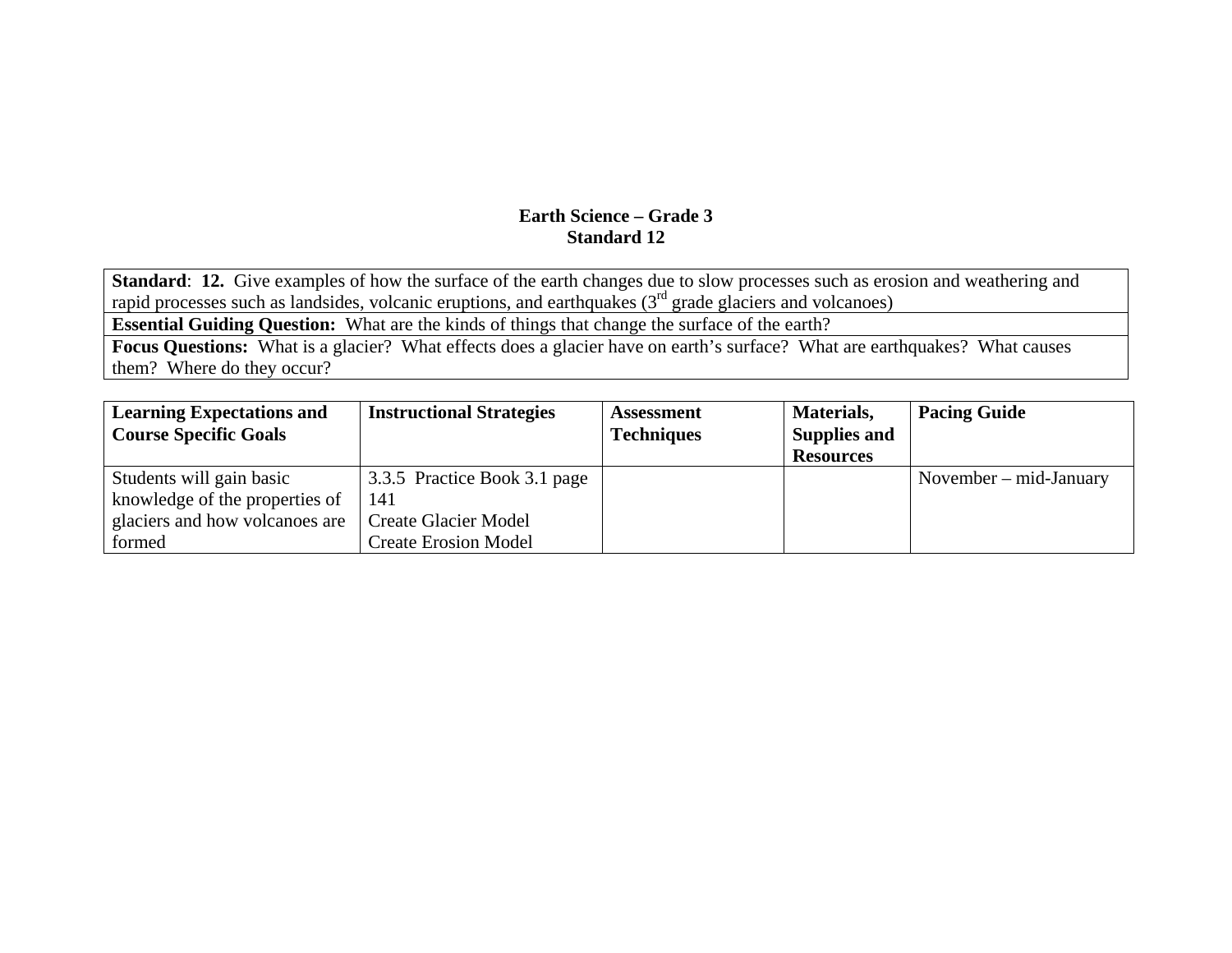Standard: 1. Sort objects by observable properties such as size, shape, color, weight, and texture **Essential Guiding Question:** How are things different and how are they the same? **Focus Questions:** What does it mean to sort? Can there be more than one way to sort things?

| <b>Learning Expectations</b> | <b>Instructional Strategies</b> | <b>Assessment Techniques</b> | <b>Materials, Supplies</b> | <b>Pacing Guide</b> |
|------------------------------|---------------------------------|------------------------------|----------------------------|---------------------|
| and Course Specific          |                                 |                              | and Resources              |                     |
| Goals                        |                                 |                              |                            |                     |
| Students will review         | Discussion                      | <b>Teacher Observation</b>   | <b>Shells</b>              | $March - mid - May$ |
| sorting and classifying      |                                 |                              |                            |                     |
| and be able to give          | Practice with                   |                              | <b>Blocks</b>              |                     |
| explanations for their       | Manipulatives                   |                              |                            |                     |
| choices                      |                                 |                              | <b>Shapes</b>              |                     |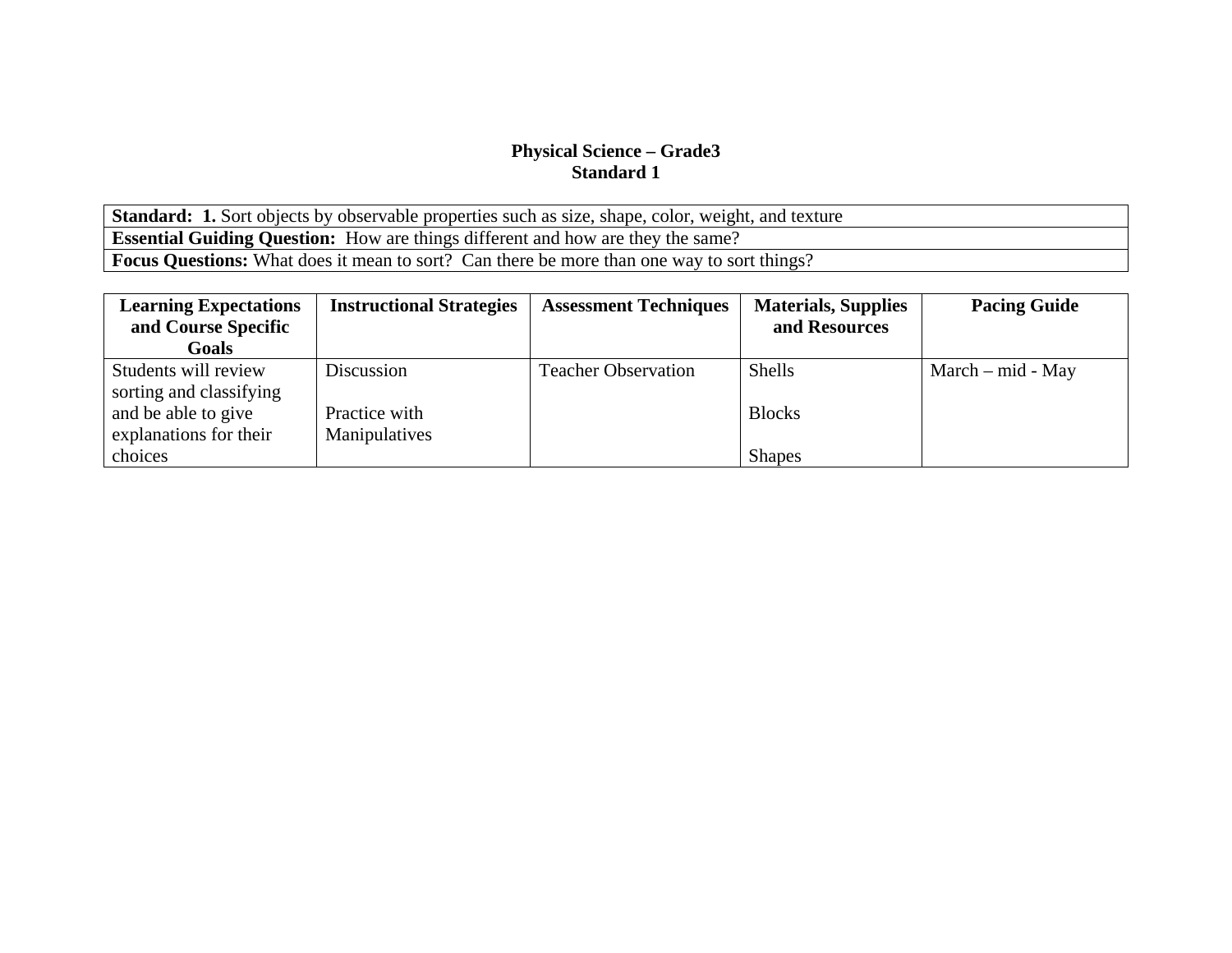Standard: 2. Identify objects and materials as solid, liquid or gas. Recognize that solids have a definite shape and that liquids and gases take the shape of their container

**Essential Guiding Question:** Why does water look and act so different at different times?

**Focus Questions:** What is the shape of a gas? What is the shape of a liquid? What makes water change?

| <b>Learning Expectations</b><br>and Course Specific | <b>Instructional Strategies</b> | <b>Assessment Techniques</b> | <b>Materials, Supplies</b><br>and Resources | <b>Pacing Guide</b> |
|-----------------------------------------------------|---------------------------------|------------------------------|---------------------------------------------|---------------------|
|                                                     |                                 |                              |                                             |                     |
| <b>Goals</b>                                        |                                 |                              |                                             |                     |
| Students will understand                            | Discussion                      | <b>Teacher Observation</b>   | Water                                       | $March - mid - May$ |
| that ice, steam, and water                          |                                 |                              |                                             |                     |
| are the same thing in                               | Observation of Water in         |                              | Containers                                  |                     |
| different forms and                                 | Different Forms                 |                              |                                             |                     |
| changes in form can be                              |                                 |                              | Ice                                         |                     |
| observed everyday                                   |                                 |                              |                                             |                     |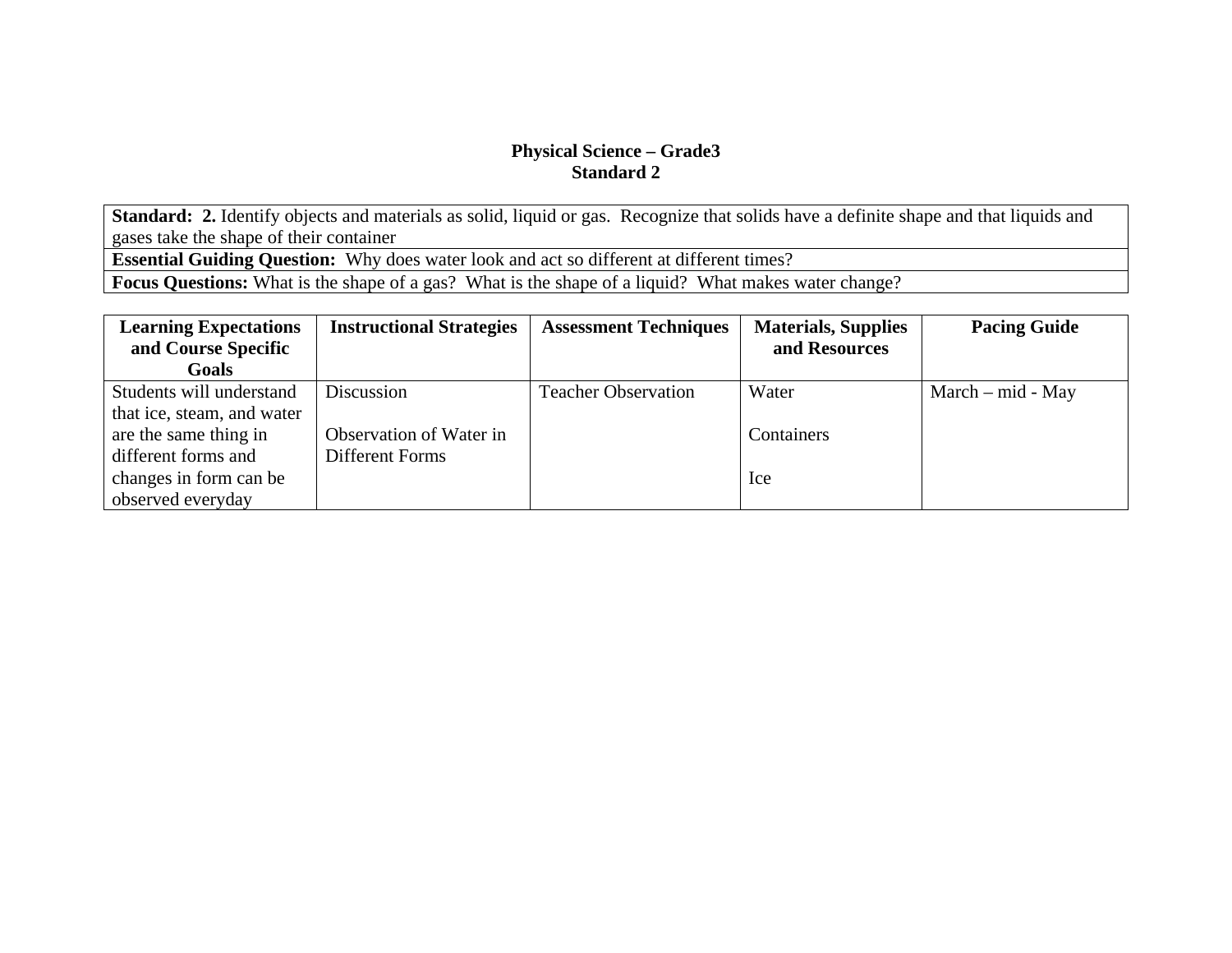**Standard: 3.** Describe the various ways that objects can move, such as in a straight line, zigzag, back-and-forth, round and round, fast and slow

**Essential Guiding Question:** What are the different ways things can move?

**Focus Questions:** How can movement be described?

| <b>Learning Expectations</b>                  | <b>Instructional Strategies</b> | <b>Assessment Techniques</b> | <b>Materials, Supplies</b> | <b>Pacing Guide</b> |
|-----------------------------------------------|---------------------------------|------------------------------|----------------------------|---------------------|
| and Course Specific                           |                                 |                              | and Resources              |                     |
| Goals                                         |                                 |                              |                            |                     |
| Students will be able to<br>describe movement | Discussion                      | <b>Teacher Observation</b>   |                            | $March - mid - May$ |
|                                               | Role Playing                    |                              |                            |                     |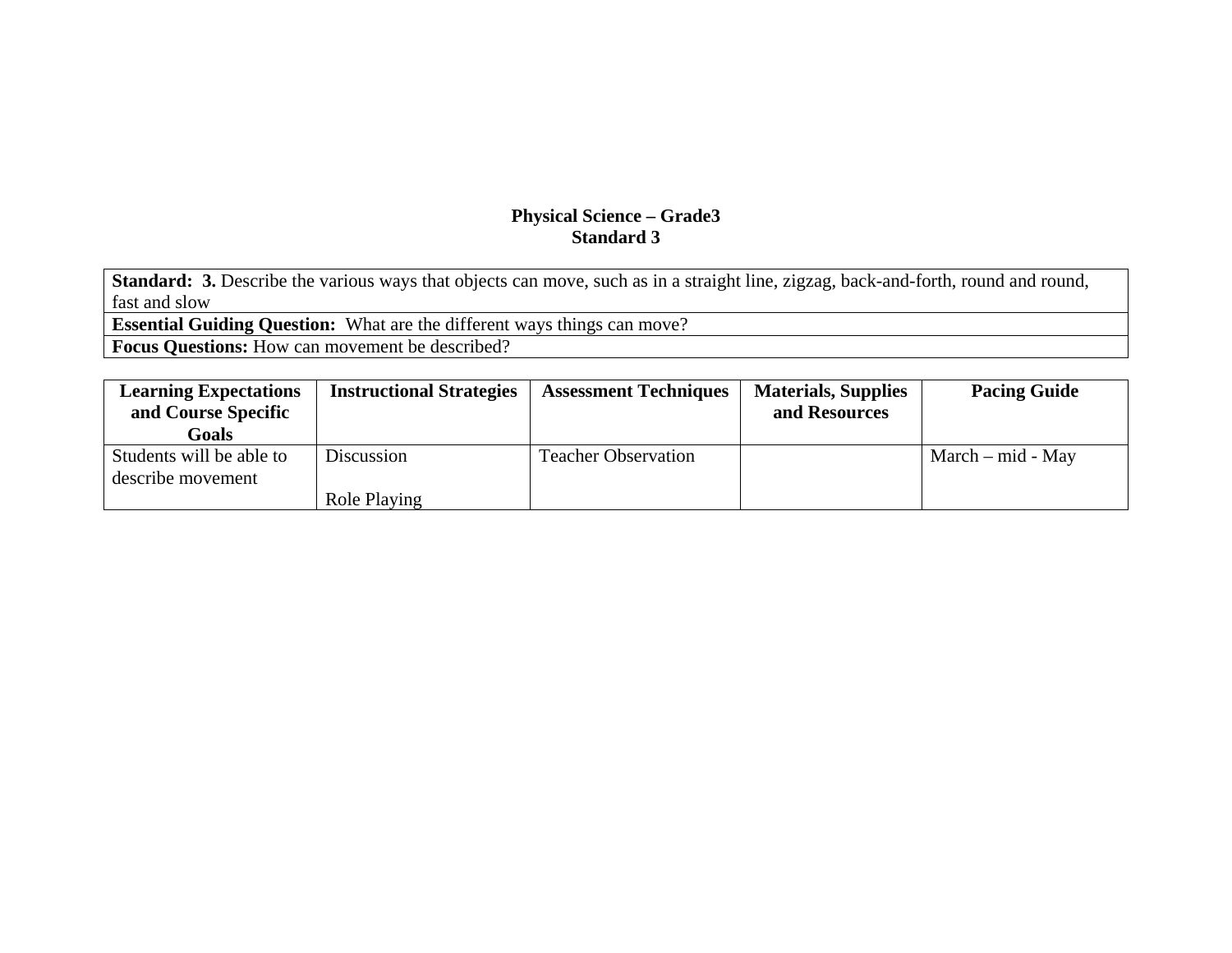**Standard: 9.** Recognize that magnets have poles that repel and attract each other **Essential Guiding Question:** What happens when different ends of magnets are put together? **Focus Questions:** Can you explain attraction and repulsion?

| <b>Learning Expectations</b> | <b>Instructional Strategies</b> | <b>Assessment Techniques</b> | <b>Materials, Supplies</b> | <b>Pacing Guide</b> |
|------------------------------|---------------------------------|------------------------------|----------------------------|---------------------|
| and Course Specific          |                                 |                              | and Resources              |                     |
| <b>Goals</b>                 |                                 |                              |                            |                     |
| Students will experience     | Discussion                      | <b>Journal Entries</b>       | Magnets                    | $March - mid - May$ |
| attraction and repulsion     |                                 |                              |                            |                     |
| of magnetic poles enough     | Experimentation                 | <b>Teacher Observation</b>   |                            |                     |
| times to internalize the     |                                 |                              |                            |                     |
| idea that both attraction    | <b>Journal Entries</b>          |                              |                            |                     |
| and repulsion are possible   |                                 |                              |                            |                     |
| with magnets                 |                                 |                              |                            |                     |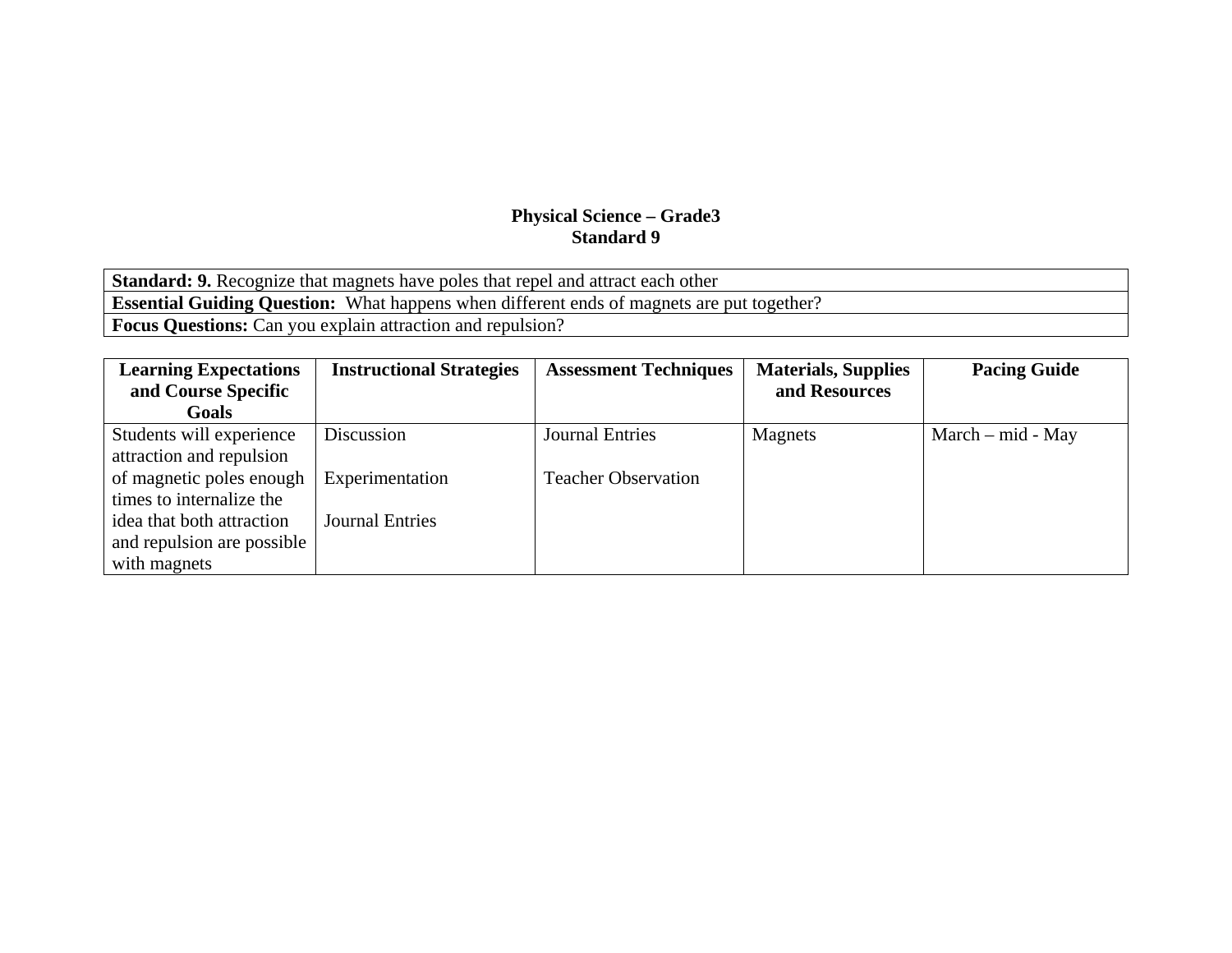**Standard: 10.** Identify and classify objects and materials that a magnet will attract and objects and materials that a magnet will not attract

**Essential Guiding Question:** What kind of objects stick to magnets and what kind don't?

**Focus Questions:** Does anything except metal stick to magnets? Do all metals stick to magnets?

| <b>Learning Expectations</b><br>and Course Specific                        | <b>Instructional Strategies</b>                 | <b>Assessment Techniques</b> | <b>Materials, Supplies</b><br>and Resources | <b>Pacing Guide</b> |
|----------------------------------------------------------------------------|-------------------------------------------------|------------------------------|---------------------------------------------|---------------------|
| <b>Goals</b>                                                               |                                                 |                              |                                             |                     |
| Students will be able to<br>experiment enough with                         | Experiment/Hands On<br>with Magnets and Objects | <b>Journal Entries</b>       | Magnets                                     | $March - mid - May$ |
| magnets to make accurate<br>predictions about what<br>objects are magnetic | Discussion<br><b>Journal Entries</b>            | <b>Teacher Observation</b>   | <b>Assorted Objects</b>                     |                     |